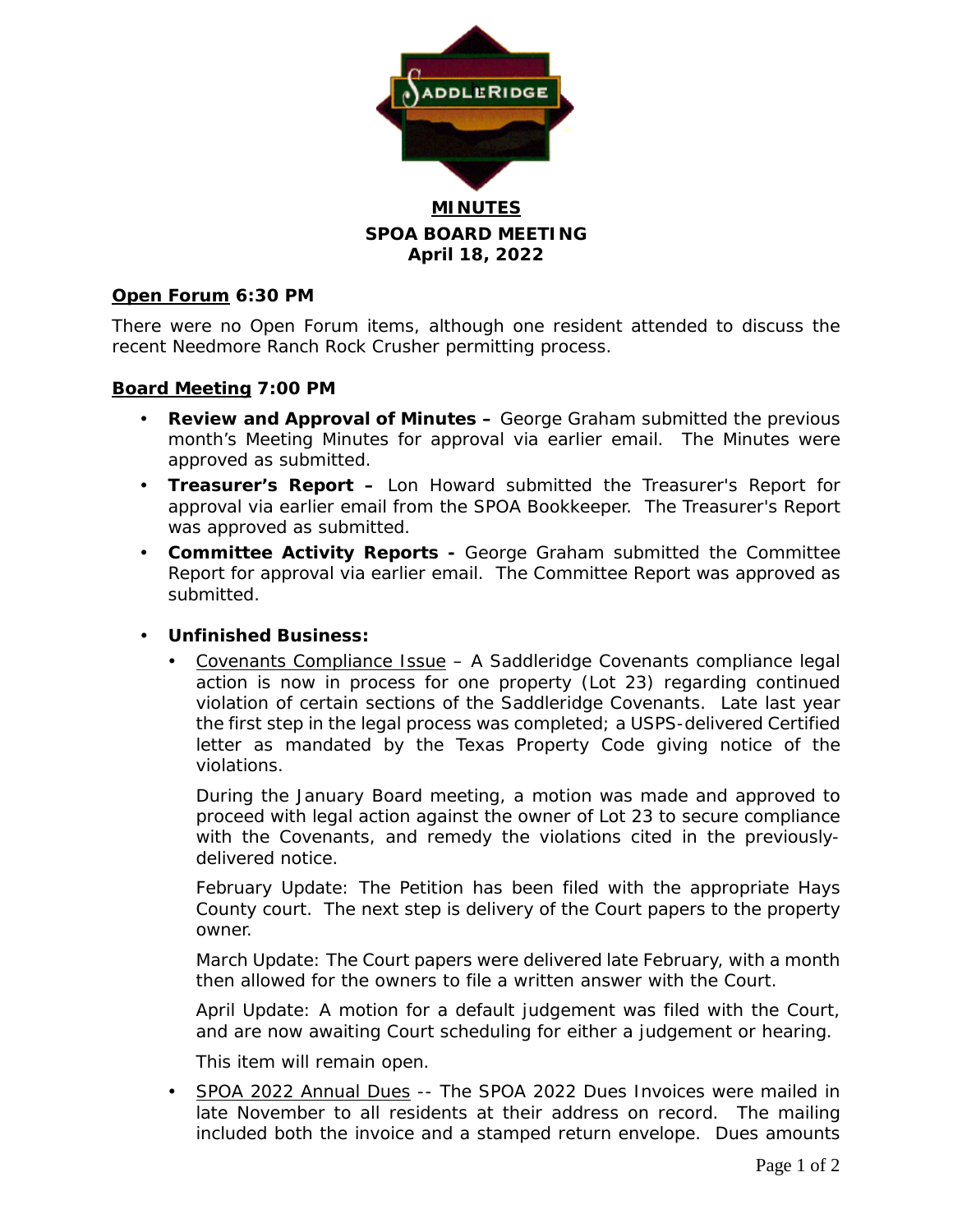remained unchanged from previous years; \$96 for single-lot owners, and \$192 for multiple-lot owners. Dues payments were due by January 1, 2022. As of this meeting, there is only 1 property owner remaining delinquent on their Dues payment. A Certified Lien letter will now be sent to that property owner.

This item will remain open.

- **New Business:**
	- No New Business

The meeting was adjourned at 7:20 PM.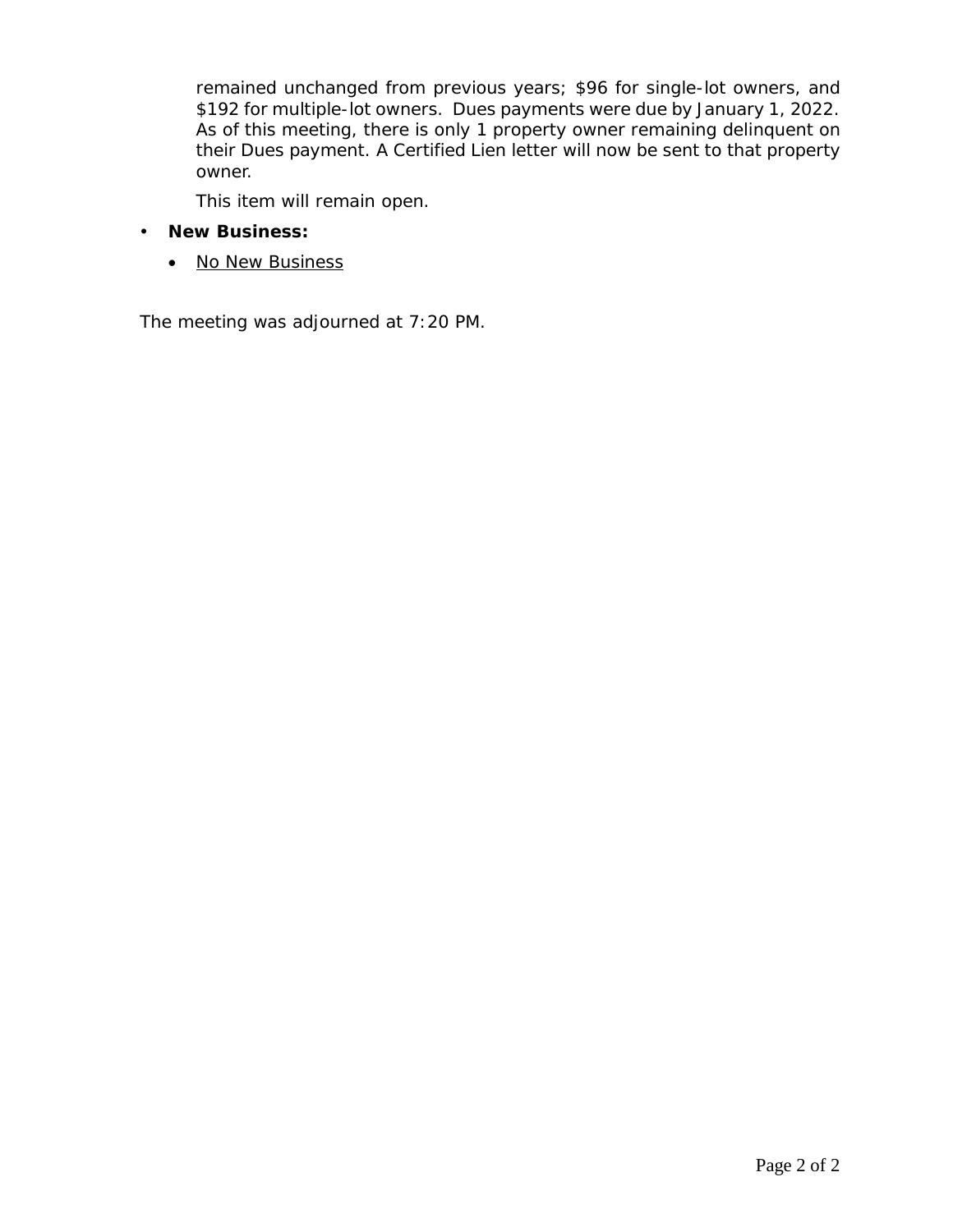## **SPOA** 04/03/22 Balance Sheet **Cash Basis** Cash Basis **As of March 31, 2022**

|                                       | Mar 31, 22  | Mar 31, 21 | \$ Change   |
|---------------------------------------|-------------|------------|-------------|
| <b>ASSETS</b>                         |             |            |             |
| <b>Current Assets</b>                 |             |            |             |
| <b>Checking/Savings</b>               |             |            |             |
| <b>Broadway Bank CD 7439</b>          | 53,375.80   | 52,461.26  | 914.54      |
| <b>Broadway Bank CD 7440</b>          | 26,144.45   | 25,696.49  | 447.96      |
| <b>Ozona Checking</b>                 | 37,462.23   | 37,679.96  | $-217.73$   |
| <b>Ozona Money Market</b>             | 16,733.83   | 16,725.46  | 8.37        |
| <b>Total Checking/Savings</b>         | 133.716.31  | 132.563.17 | 1.153.14    |
| <b>Accounts Receivable</b>            |             |            |             |
| <b>Accounts Receivable</b>            | $-1,023.09$ | $-780.59$  | $-242.50$   |
| <b>Total Accounts Receivable</b>      | $-1,023.09$ | $-780.59$  | $-242.50$   |
| <b>Other Current Assets</b>           |             |            |             |
| <b>Undeposited Funds</b>              | 96.00       | 96.00      | 0.00        |
| <b>Total Other Current Assets</b>     | 96.00       | 96.00      | 0.00        |
| <b>Total Current Assets</b>           | 132,789.22  | 131,878.58 | 910.64      |
| <b>Other Assets</b>                   |             |            |             |
| <b>Saddleridge Property</b>           | 80,500.00   | 80,500.00  | 0.00        |
| <b>Total Other Assets</b>             | 80,500.00   | 80,500.00  | 0.00        |
| <b>TOTAL ASSETS</b>                   | 213,289.22  | 212,378.58 | 910.64      |
| <b>LIABILITIES &amp; EQUITY</b>       |             |            |             |
| <b>Equity</b>                         |             |            |             |
| <b>Opening Balance Equity</b>         | 110,823.40  | 110,823.40 | 0.00        |
| <b>Retained Earnings</b>              | 102.692.44  | 99.346.89  | 3.345.55    |
| <b>Net Income</b>                     | $-226.62$   | 2,208.29   | $-2,434.91$ |
| <b>Total Equity</b>                   | 213,289.22  | 212,378.58 | 910.64      |
| <b>TOTAL LIABILITIES &amp; EQUITY</b> | 213,289.22  | 212,378.58 | 910.64      |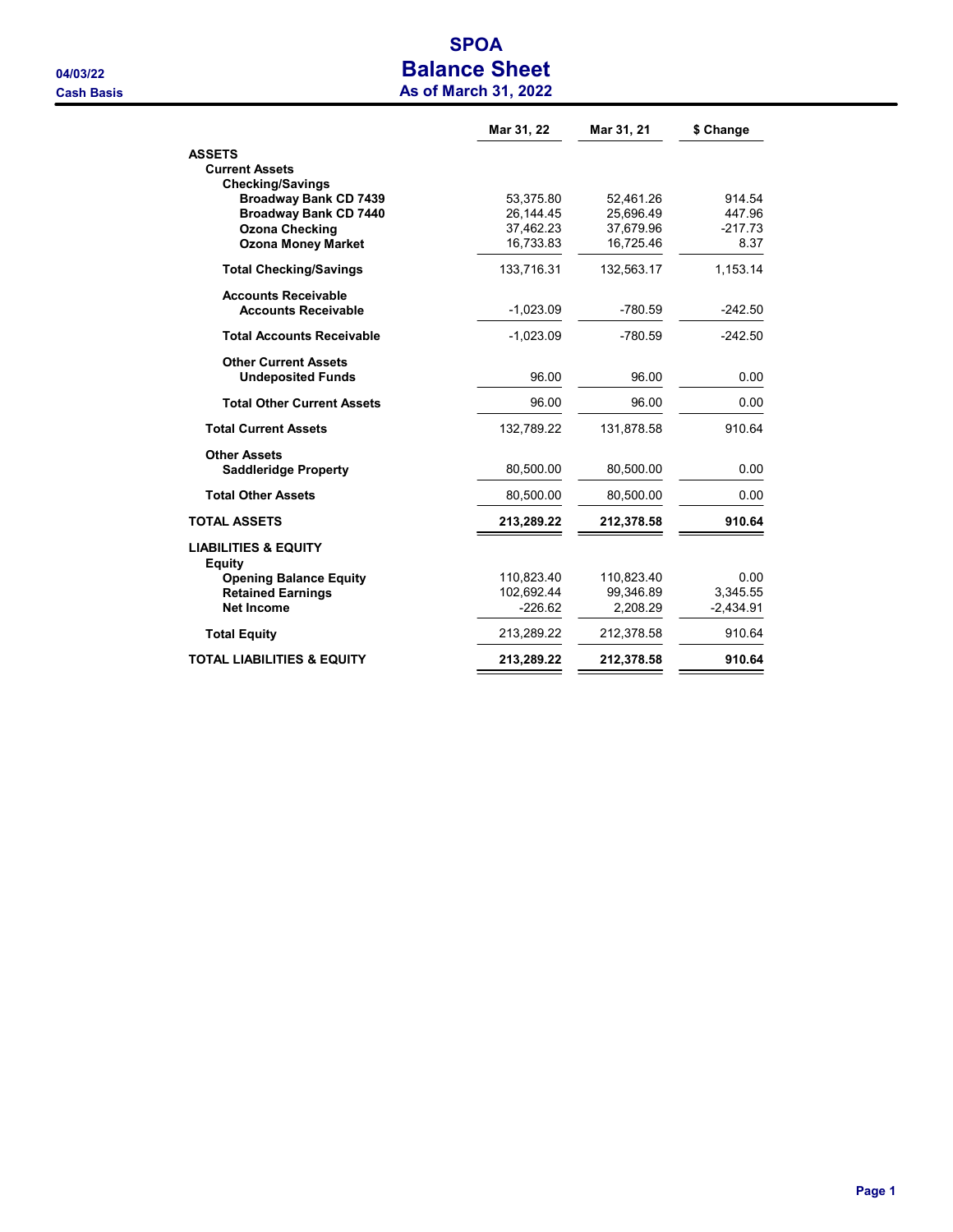## 2:23 PM Saddleridge Property Owners Association 04/03/22 **Profit & Loss Budget vs. Actual**

Cash Basis January through March 2022

|                                             | Jan - Mar 22 | <b>Budget</b> |
|---------------------------------------------|--------------|---------------|
| <b>Ordinary Income/Expense</b>              |              |               |
| <b>Income</b><br><b>Clubhouse Usage Fee</b> | 150.00       | 50.00         |
| <b>HOA Dues Collected</b>                   | 4,704.00     | 96.00         |
| <b>Interest Assessed Fees</b>               | 17.28        | 34.92         |
| Interest Income                             | 6.64         | 9.83          |
| <b>Resale Cert. Fee</b>                     | 250.00       | 150.00        |
| <b>Transfer Fees</b>                        | 404.00       | 200.00        |
| <b>Total Income</b>                         | 5,531.92     | 540.75        |
| <b>Expense</b>                              |              |               |
| Accounting                                  | 800.00       | 587.20        |
| <b>Accounting-Bookkeeper</b>                |              |               |
| <b>Total Accounting</b>                     | 800.00       | 587.20        |
| <b>Bank Charges</b>                         |              |               |
| <b>Safe Deposit Box</b>                     | 40.00        | 40.00         |
| <b>Total Bank Charges</b>                   | 40.00        | 40.00         |
| <b>Clubhouse Expenses</b>                   |              |               |
| Cleaning                                    | 0.00         | 0.00          |
| <b>Heating and AC</b><br><b>Insurance</b>   | 0.00<br>0.00 | 0.00<br>0.00  |
| <b>Pest Control</b>                         | 113.66       | 102.84        |
| <b>Repairs</b>                              | 0.00         | 0.00          |
| <b>Septic Cleaning and Service</b>          | 0.00         | 0.00          |
| <b>Trash</b>                                | 156.19       | 229.22        |
| <b>Total Clubhouse Expenses</b>             | 269.85       | 332.06        |
| <b>Improvements</b>                         |              |               |
| Landscaping                                 |              |               |
| <b>Entrance</b>                             | 0.00         | 0.00          |
| Lighting                                    | 0.00         | 0.00          |
| <b>Total Landscaping</b>                    | 0.00         | 0.00          |
| <b>Total Improvements</b>                   | 0.00         | 0.00          |
| <b>Insurance-HOA Liability</b>              | 0.00         | 0.00          |
| Insurance, D&O                              | 0.00         | 0.00          |
| <b>Lawn Maintenance</b>                     | 190.00       | 180.00        |
| <b>Legal-Attorney Fees</b>                  | 3,921.45     |               |
| <b>Mailings</b>                             |              |               |
| <b>Box 924</b><br><b>Mailings - Other</b>   | 0.00<br>0.00 | 0.00<br>20.85 |
| <b>Total Mailings</b>                       | 0.00         | 20.85         |
| <b>Miscellaneous</b>                        |              |               |
| <b>ACC Office Supplies</b>                  | 0.00         | 0.00          |
| <b>Office Supplies</b>                      | 59.35        | 0.00          |
| <b>Miscellaneous - Other</b>                | 0.00         | 6.05          |
| <b>Total Miscellaneous</b>                  | 59.35        | 6.05          |
| <b>PEC Electricity</b>                      | 477.89       | 271.62        |
| <b>Taxes</b>                                | 0.00         | 0.00          |
| <b>Web Hosting Fees</b>                     | 0.00         | 0.00          |
| <b>Total Expense</b>                        | 5,758.54     | 1,437.78      |
| <b>Net Ordinary Income</b>                  | $-226.62$    | $-897.03$     |
| Net Income                                  | $-226.62$    | $-897.03$     |